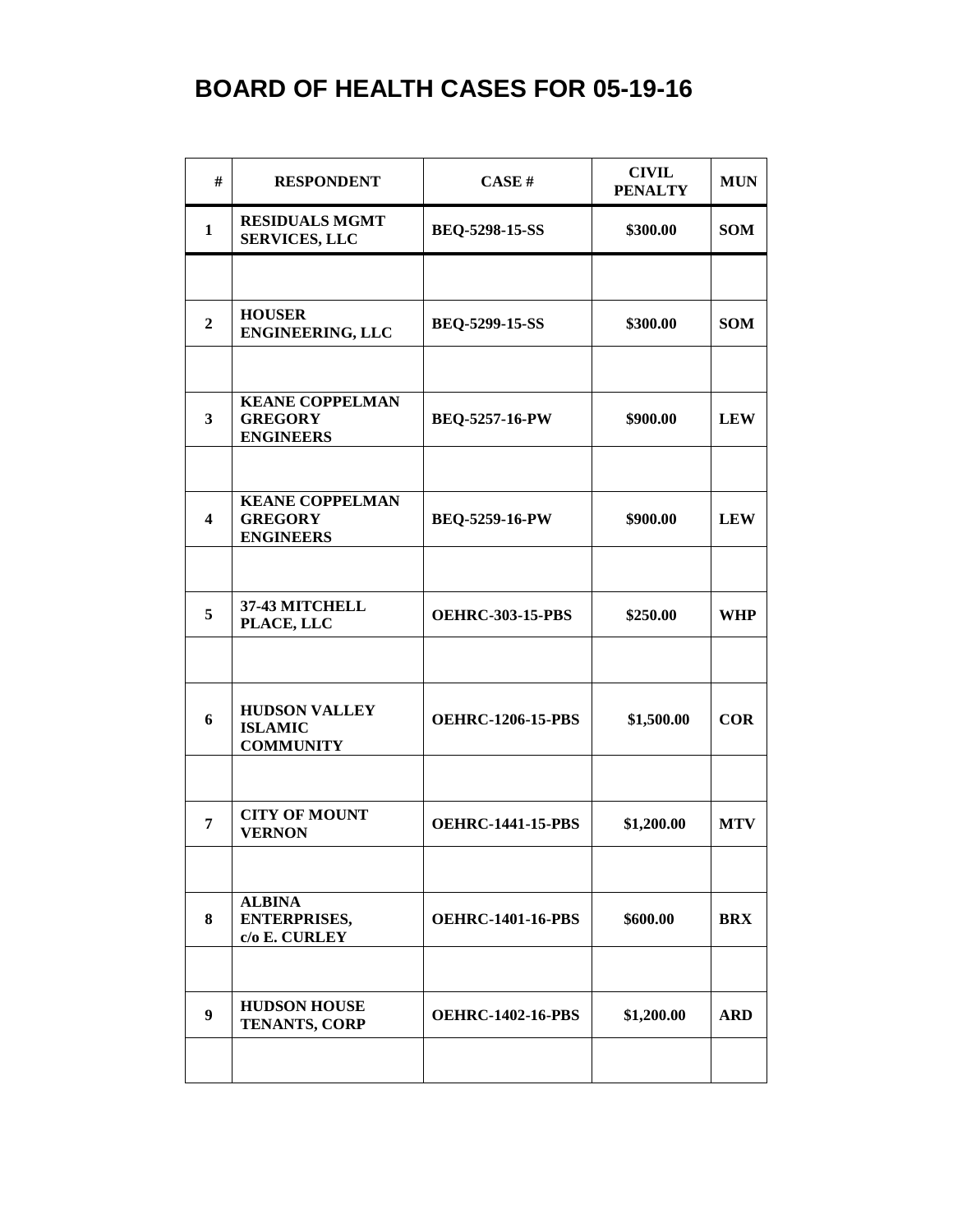| #  | <b>RESPONDENT</b>                                                                                      | CASE H                   | <b>CIVIL</b><br><b>PENALTY</b> | <b>MUN</b> |
|----|--------------------------------------------------------------------------------------------------------|--------------------------|--------------------------------|------------|
| 10 | 117 GARTH ASSOC,<br>LLC. c/o STELLAR<br><b>MANAGEMENT</b>                                              | <b>OEHRC-1405-16-PBS</b> | \$550.00                       | <b>SCD</b> |
|    |                                                                                                        |                          |                                |            |
| 11 | <b>AIZ USA, LLC</b>                                                                                    | <b>OEHRC-101-15-SP/A</b> | \$3,750.00                     | <b>MTP</b> |
| 12 | <b>ROBISON OIL, CORP</b>                                                                               | <b>OEHRC-1501-16-SP</b>  | \$2,000.00                     | <b>MMV</b> |
| 13 | <b>J &amp; D DELI BODEGA</b><br><b>GROCERY, INC/ J &amp; D</b><br><b>DELI BODEGA</b><br><b>GROCERY</b> | <b>PHP-123-15-ATUPA</b>  | \$1,050.00                     | YON        |
|    |                                                                                                        |                          |                                |            |
| 14 | <b>GUNK HOLDINGS,</b><br><b>CORP/SHELL</b>                                                             | <b>PHP-017-16-ATUPA</b>  | \$900.00                       | <b>MTP</b> |
|    | <b>ASHLEY CJ CORP/</b>                                                                                 |                          |                                |            |
| 15 | <b>VILLAGE</b><br><b>LUNCHEONETTE</b>                                                                  | <b>PHP-5983-15-FSE</b>   | \$1,550.00                     | <b>MMV</b> |
|    |                                                                                                        |                          |                                |            |
| 16 | <b>SIX SPRINGS, LLC/</b><br><b>MAGGIE SPILLANE'S</b>                                                   | <b>PHP-5998-15-FSE</b>   | \$800.00                       | <b>MTV</b> |
|    |                                                                                                        |                          |                                |            |
| 17 | <b>JAMAICA MI KRAZI</b><br>CATERING & CAFÉ,<br><b>INC/A PLACE 2 GO</b>                                 | <b>PHP-6209-15-FSE</b>   | \$1,200.00                     | <b>NER</b> |
|    |                                                                                                        |                          |                                |            |
| 18 | <b>V &amp; R AMERICAN</b><br><b>LATINO CORP/V &amp; R</b><br><b>AMERICAN LATINO</b><br><b>FOOD</b>     | <b>PHP-6218-15-FSE</b>   | \$5,000.00                     | <b>MTK</b> |
|    |                                                                                                        |                          |                                |            |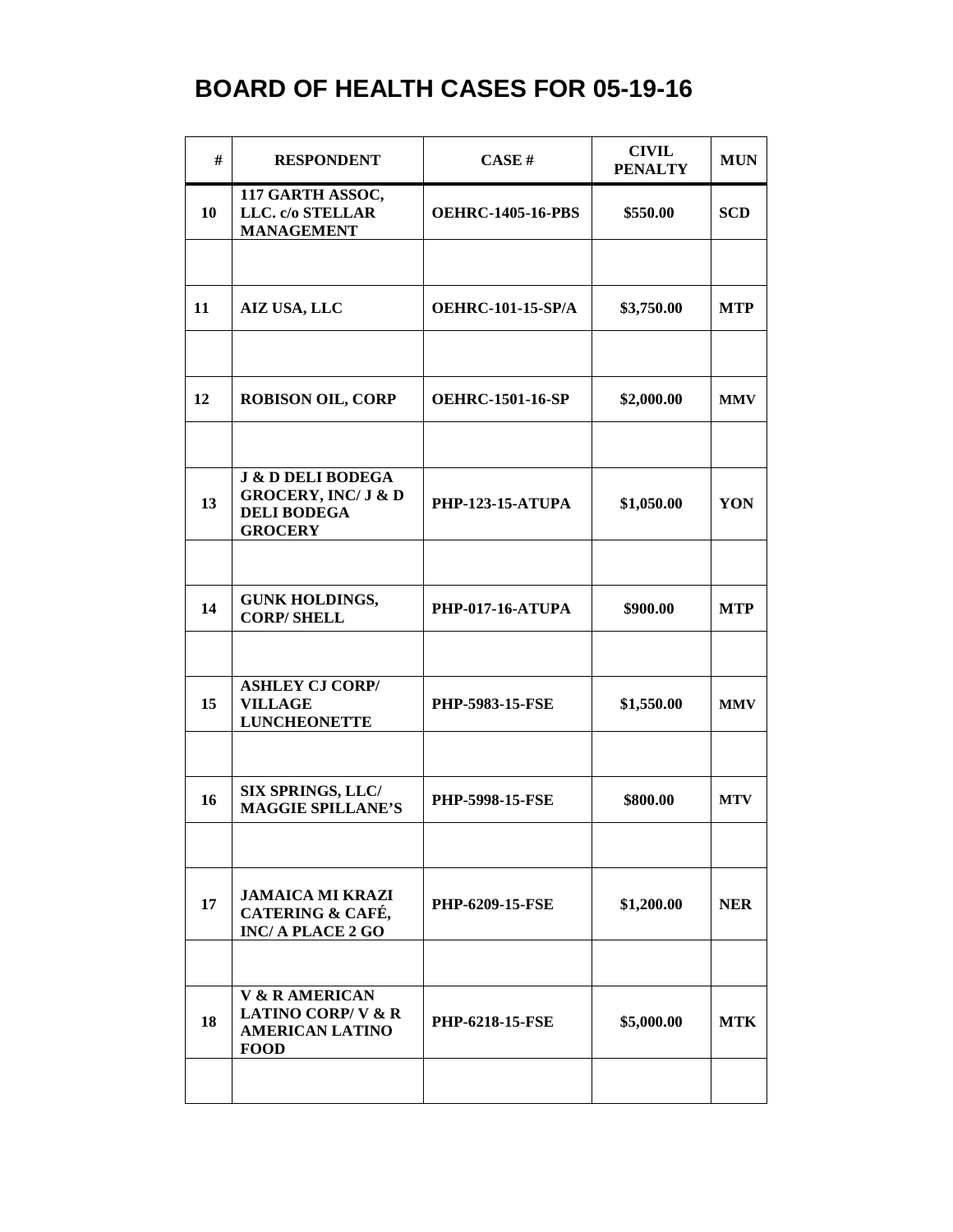| #  | <b>RESPONDENT</b>                                                              | CASE H                 | <b>CIVIL</b><br><b>PENALTY</b> | <b>MUN</b> |
|----|--------------------------------------------------------------------------------|------------------------|--------------------------------|------------|
| 19 | <b>MASSA 2, LLC/ MASSA</b><br><b>COASTAL ITALIAN</b><br><b>CUISINE</b>         | <b>PHP-5986-16-FSE</b> | \$800.00                       | <b>MMV</b> |
|    |                                                                                |                        |                                |            |
| 20 | PARTNERS GYM, LLC/<br><b>WILL 2 LOSE</b>                                       | <b>PHP-6247-16-FSE</b> | \$300.00                       | <b>MTP</b> |
|    |                                                                                |                        |                                |            |
| 21 | <b>NORTH AVENUE</b><br>DONUTS NY, INC/<br><b>TWIN DONUT</b>                    | <b>PHP-6281-16-FSE</b> | \$2,300.00                     | <b>NER</b> |
|    |                                                                                |                        |                                |            |
| 22 | KIOSKO RESTAURANT<br><b>CAFÉ 2012, CORP/</b><br><b>KIOSKO REST CAFE</b>        | <b>PHP-6320-16-FSE</b> | \$2,200.00                     | <b>POC</b> |
|    |                                                                                |                        |                                |            |
| 23 | <b>WESTCOP, INC/NEW</b><br><b>ROCHELLE CAP</b><br><b>OASIS SHELTER</b>         | <b>PHP-5954-15-HSG</b> | \$5,000.00                     | <b>NER</b> |
|    |                                                                                |                        |                                |            |
|    | <b>TOTAL</b>                                                                   |                        | \$34,550.00                    |            |
|    |                                                                                |                        |                                |            |
|    | <b>CIVIL PENALTY</b><br><b>WAIVED</b>                                          |                        |                                |            |
|    |                                                                                |                        |                                |            |
| 24 | <b>CALVIN FLOOD</b>                                                            | <b>PHP-3298-14-LP</b>  | \$0.00                         | YON        |
|    |                                                                                |                        |                                |            |
|    | <b>RECONSIDERATION</b><br><b>REQUESTS</b>                                      |                        |                                |            |
|    |                                                                                |                        |                                |            |
| 25 | <b>MARTONE AUTO</b><br><b>BODY &amp; COLLISION.</b><br><b>ATTN: M. MARTONE</b> | <b>BEQ-032-04-AP/B</b> | \$250.00                       | <b>OSV</b> |